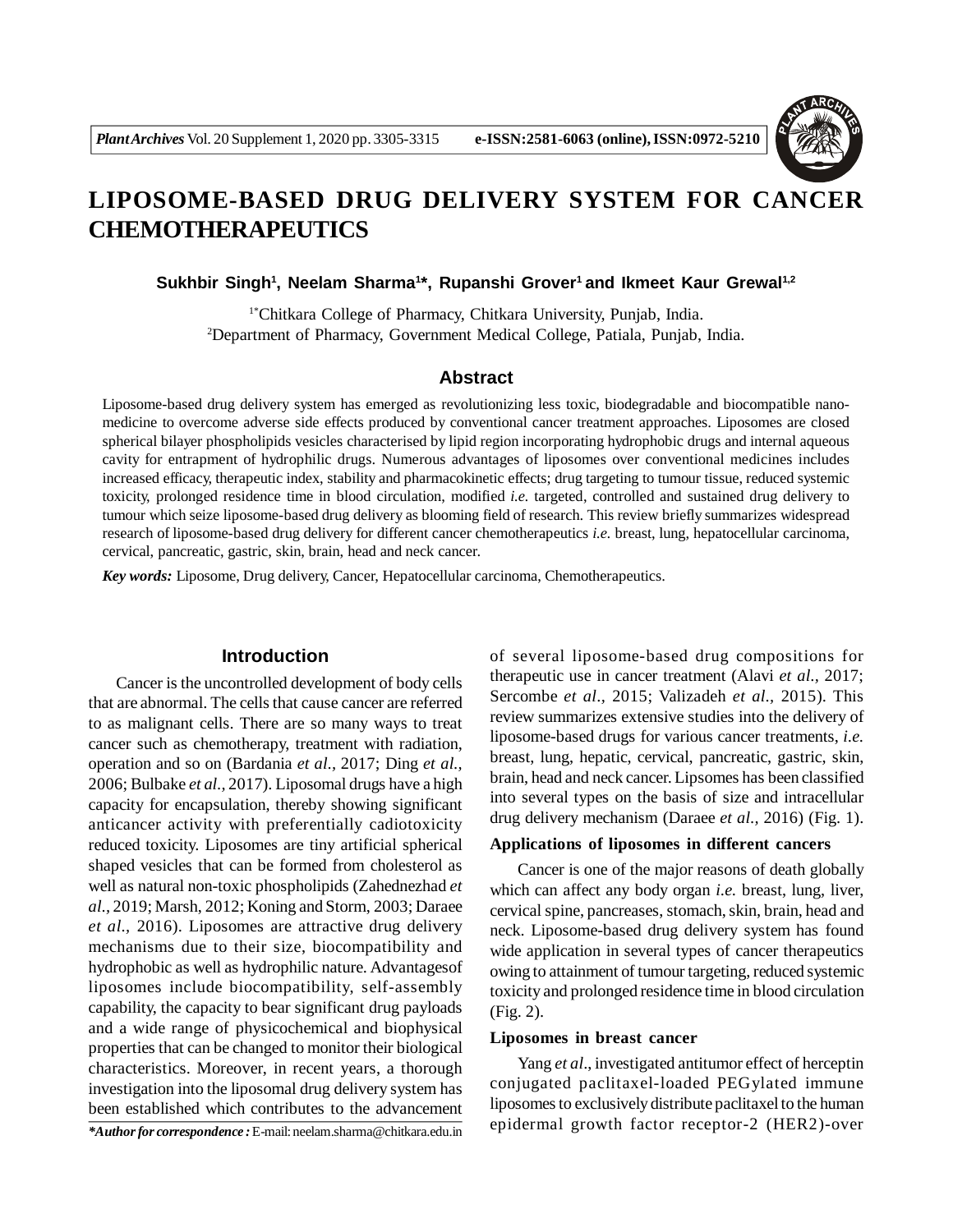expressing cancer cells and potential approach for tumorspecific therapy (Yang *et al.,* 2007). Coscoa *et al*. investigated effects of synthetic phospholipids of a liposomal multidrug carrier gemcitabine and tamoxifen and *in-vitro* antitumoral activity on diverse breast cancer cell lines and showed a massive degree of cell interaction of liposomal multidrug carrier after just 6 h. (Cosco *et al.,* 2012). Rastakhiz *et al*., synthesized nanoliposomes vaccine composed of HER2/neu derived peptide to persuade efficient antigen specific tumor immunity against breast cancer (Rastakhiz *et al.,* 2018). Samson *et al*., developed glucose-regulated protein 78/clusterin targeted DOTAP liposome for co-delivery of camptothecin and GRP78 siRNA/ CLU siRNA for chemosensitivity augmentation in breast cancer stem cells and offers offers extensive prospective for synergistic anti-cancer therapy (Samson *et al.,* 2018). Farzad *et al*., developed P435 HER2/neu-derived peptide conjugated to maleimide-PEG2000-DSPE liposomes containing synthetic phospholipids as successful prophylactic vaccine against HER2-positive breast cancers (Farzad *et al*., 2019). Sun *et al*., investigated novel TN-modified liposome co-loading with curcumin and celecoxib coating with CD44 targeting moiety hyaluronic acid which exhibited prospective for inhibiting tumor development and metastasis in the course of improving inflammatory infiltration of tumor tissue (Sun *et al*., 2019). Xia *et al*., studied anticancer effect of combined therapy using losartan loaded liposomes and paclitaxel pH sensitive TH peptides modified liposomes which could effectively penetrate into solid collagen network in breast tumors without causing hypotension at dosage of 10 mg/kg/d (Xia *et al*., 2016). Ju *et al*., prepared hyaluronic acid customized daunorubicin and honokiol cationic liposomes and evaluated on breast cancer cell lines *i.e.* MCF-7 and MDA-MB-435S breast



Fig 1: Classification of liposomes.

cancer cells which improved cellular uptake and damaged vasculogenic mimicry channels and shows potential therapeutic strategy for breast cancer treatment (Ju *et al*., 2018). Cao *et al*., synthesized doxorubicin liposomes loaded with thermogel for sustained delivery of doxorubicin for locally breast cancer treatment and better antitumor effectiveness as well as lower side effects (Cao *et al*., 2019). Vaidya *et al*., developed novel tri-functional immunoliposomes of doxorubicin conjugated with trastuzumab and OKT-3 antibodies that target human epidermal growth factor receptor-2 on breast cancer cells and CD3-receptors on T-lymphocytes, respectively which could have prospective to get better clinical outcomes (Vaidya *et al*., 2018). Liposomes that have been successfully employed for treatment of breast cancer have been presented in table 1.

#### **Liposomes in lung cancer**

Cheng *et al*., synthesized Doxorubicin-loaded liposomes containing novel peptide GE11 for targeted deliverance of chemotherapeutic agent to epidermal growth factor receptor-positive non-small cell lung cancer which showed better accumulation and extended retention in tumor tissue (Cheng *et al*., 2014). Cao *et al*., synthesized  $\beta$ -elemene and cisplatin co-loaded liposome to successfully treat lung cancer and exhibited enviable therapeutic outcome in both cell-derived and patientderived xenografts for successful lung cancer therapy (Cao *et al*., 2016). Gaballua *et al*., prepared liposome and nanostructured lipid carriers of erlotinib to explore anticancer activities and concluded that nanostructured lipid carriers had better anti-cancer activity than liposome (Gaballua *et al*., 2019). Ma *et al*., developed novel



**Fig. 2:** Application of liposomes into various types of cancer therapeutics.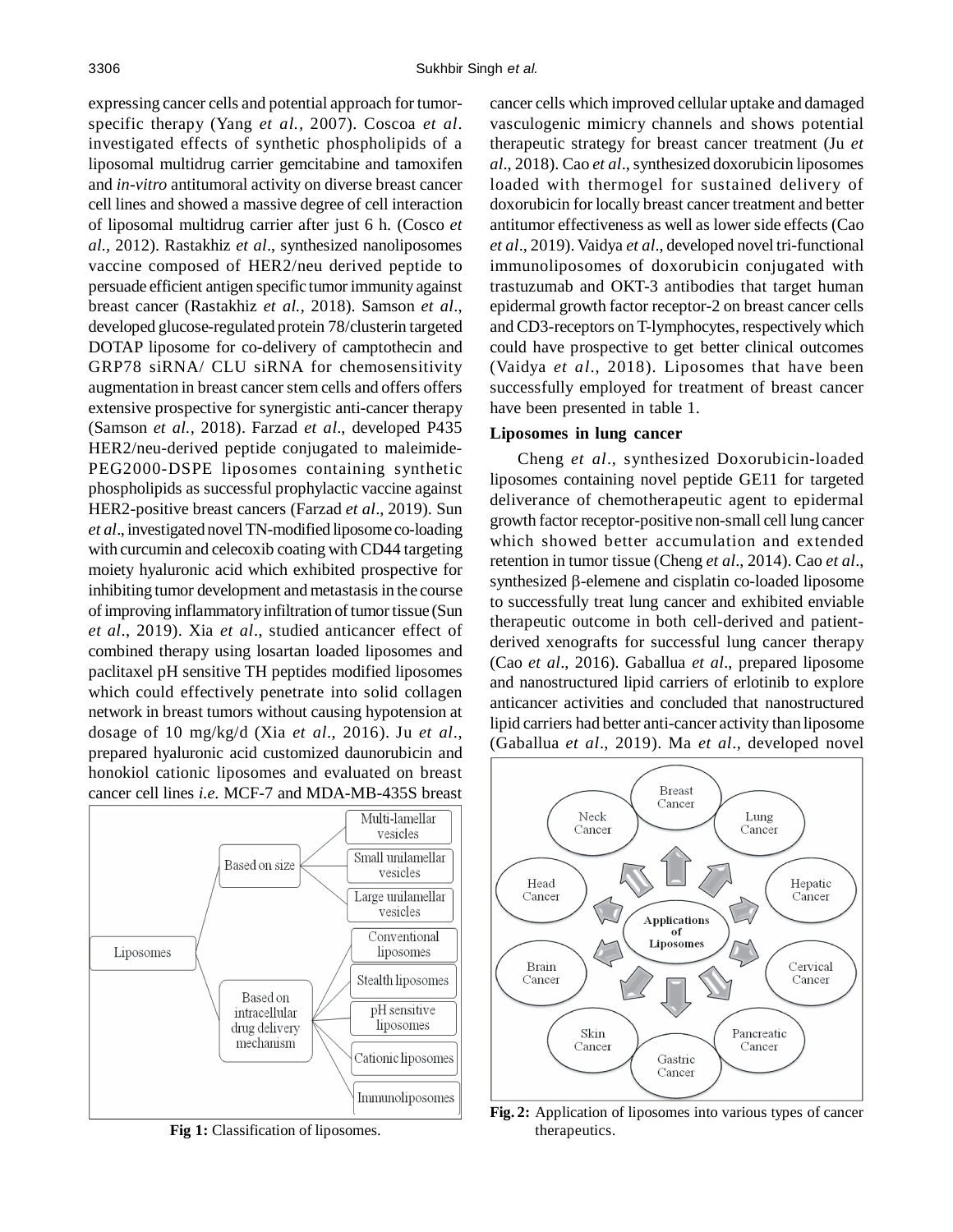| Drug (Technique)                   | <b>Lipids</b>                                            | <b>Solvents</b> | Reference        |
|------------------------------------|----------------------------------------------------------|-----------------|------------------|
| Paclitaxel                         | Soybean phosphatidylcholine, 1,2-distearoyl-sn-          | Chloroform      | Yang             |
| (Thin film hydration)              | glycero-3-phospho-ethanolamine [methoxy                  |                 | et al., 2007     |
|                                    | (polyethylene-glycol)-2000]                              |                 |                  |
| Gemcitabine and Tamoxifen          | Dipalmitoyl phosphatidylcholine, Dimyristoyl             | Chloroform      | Cosco            |
| (Thin layer evaporation)           | phosphatidylglycerol, N-(carbonyl methoxy-               | Methanol        | et al., 2012     |
|                                    | polyethylene glycol-2000)-1,2-distearoyl-sn-             |                 |                  |
|                                    | glycero-3-phosphoethanolamine, Dioleoyl                  |                 |                  |
|                                    | trimethylammonium propane, Cholesterol                   |                 |                  |
| HER2/neu derived peptide           | Distearoyl phosphatidylcholine, Distearoyl               | Chloroform      | Rastakhiz        |
| (Lipid film hydration)             | phosphoglycerol, Cholesterol, Monophosphoryl             |                 | et al., 2018     |
|                                    | lipid A, Dioleoyl phosphatidyl-ethanolamine              |                 |                  |
| Camptothecin and glucose-regulated | Dioleoyl trimethylammonium propane                       | Chloroform      | Samson           |
| protein 78 (GRP78)/clusterin       |                                                          |                 | et al., 2018     |
| (CLU) (Thin film hydration)        |                                                          |                 |                  |
| P435 HER2/neu-derived peptide      | Distearoyl phosphatidylcholine, Distearoyl               | Chloroform      | Farzad           |
| (lipid film hydration)             | phosphoglycerol, Dioleoyl phosphatidyl-ethanolamine,     | Dimethyl        | et al., 2019     |
|                                    | Distearoyl phosphoethanolamine-N-[maleimide              | sulfoxide       |                  |
|                                    | (polyethyleneglycol)-2000]                               |                 |                  |
| Curcumin and celocoxib             | Dioleoyl trimethylammonium propane, Distearoyl           | Chloroform      | Sun              |
| (Film hydration)                   | phospho-ethanolamine-N-[carboxy (polyethylene            | Methanol        | et al., 2019     |
|                                    | glycol)-2000], Distearoyl phosphoethanolamine-N-         |                 |                  |
|                                    | [maleimide (polyethyleneglycol)-2000], Cholesterol       |                 |                  |
| Losartan (Thin layer hydration)    | Distearoyl phosphoethalamine-N-[methoxy                  | Methanol,       | Xia              |
|                                    | (polyethylene glycol)-2000, Distearoyl                   | Chloroform      | et al., 2016     |
|                                    | phosphoethanolamine-N-[maleimide                         |                 |                  |
|                                    | (polyethyleneglycol)-2000]                               |                 |                  |
| Daunorubicin hydrochloride         | Cholesterol, $3\beta$ -[N-(N2, N2-dimethyl aminoethane)- | Chloroform      | $\overline{Ju}$  |
| (Film dispersion)                  | carbamoyl] cholesterol, Egg phosphatidylcholine          |                 | et al., 2018     |
| Doxorubicin (Simple mixing)        | Cholesterol, Soybean Phosphatidylcholine                 | Deuterated      | $\overline{Cao}$ |
|                                    |                                                          | Chloroform      | et al., 2019     |
| <b>Trastuzumab and Doxorubicin</b> | Distearoyl phosphatidylcholine, Distearoyl               | Chloroform      | Vaidya           |
| (Thin film hydration)              | phosphoethanolamine-N-[methoxy (polyethylene             |                 | et al., 2018     |
|                                    | glycol)-2000] (ammonium salt), Distearoyl                |                 |                  |
|                                    | phospho-ethanolamine-N-[maleimide                        |                 |                  |
|                                    | (poly-ethyleneglycol)-2000], Cholesterol                 |                 |                  |

**Table 1:** Recent studies in development of liposome-based formulation for breast cancer.

CD133 aptamer modified docetaxel liposome for lung cancer and showed considerable antitumour activity in A549 tumour mice with low systemic toxicity (Ma *et al*., 2017). Xin *et al*., found mitochondria mediated lung cancer apoptosis induced by long circulating targeted liposomes of parthenolide and ginsenoside CK attached with tLyp-1 ligand which exhibits reduced toxicity and superior antitumor effect (Jin *et al*., 2018). Jiang *et al*., developed sustained-release liposomes loaded with paclitaxel and curcumin and modified by arginine, glycine and aspartic acid peptide which exhibited greater antiproliferative effect on A549 cells for lung cancer therapy (Jiang *et al*., 2018). Poy *et al*., developed carboplatin loaded liposomal nanoparticle with enhanced cytotoxicity on lung cancer (Poy *et al*., 2017). Yanga *et al*., developed

tocopheryl polyethylene glycol succinate (TPGS) modified liposomes loaded with ginsenoside compound K which resulted in enhanced solubility of compound and exhibited targeted drug delivery in A549 cells in lung cancer (Yang *et al*., 2016). Hamzawy *et al*., developed liposome-embedded gold nanoparticle of temozolomide which exhibited enhanced drug distribution and penetration after intra-tracheal inhalation for cancer therapy. Superior synergistic antitumor activity was observed in urethane induced lung cancer in BALB/c mice (Hamzawy *et al*., 2017). Song *et al*., synthesized epirubicin liposomes for safe and proficient treatment of non-small-cell lung cancer and octreotide was modified on liposomal surface and honokiol was integrated into lipid bilayer for inhibiting tumor metastasis and eliminating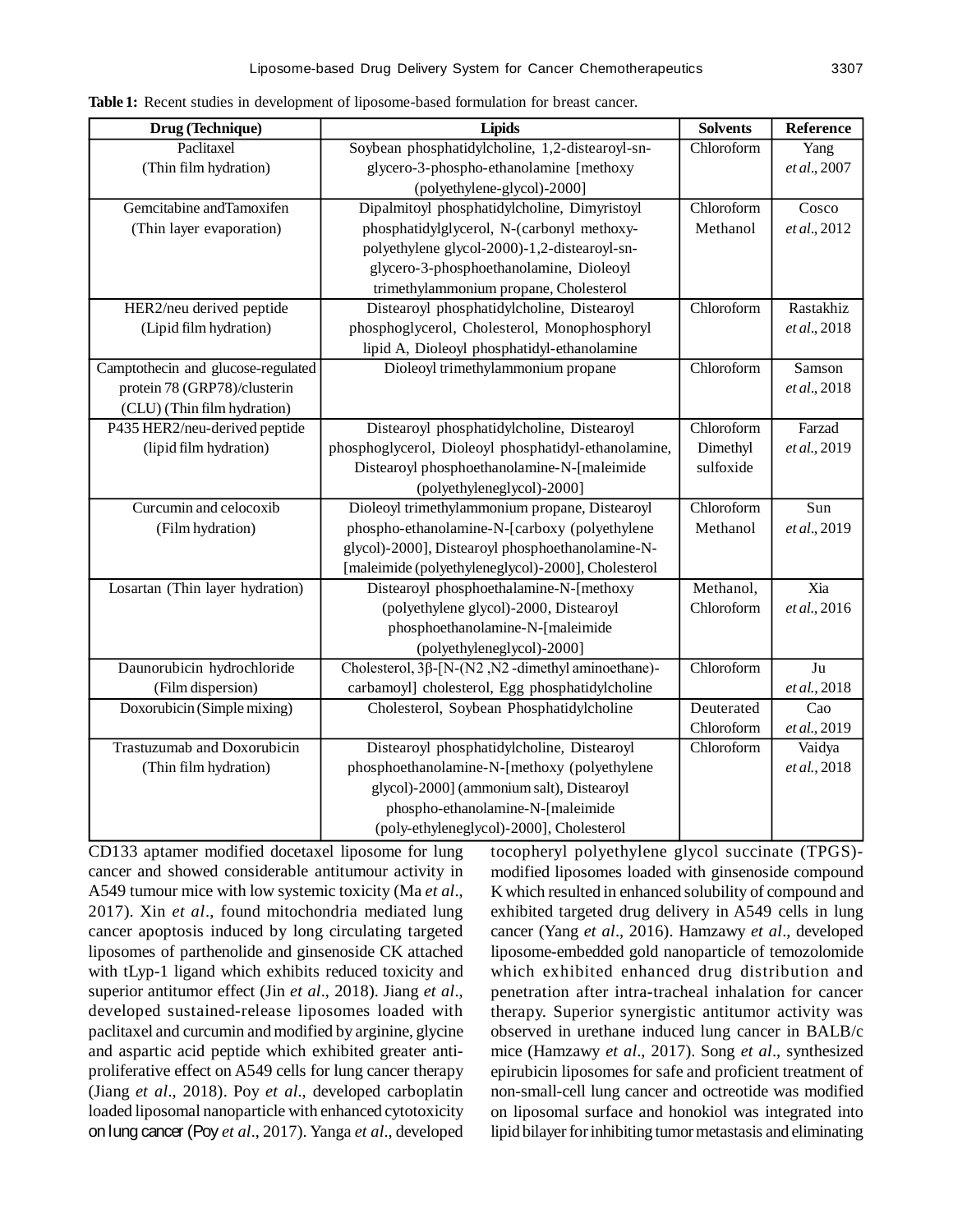**Table 2:** Recent studies in development of liposome-based formulation for lung cancer.

| Drug (Technique)               | Lipids                                                         | <b>Solvents</b> | Reference       |
|--------------------------------|----------------------------------------------------------------|-----------------|-----------------|
| Doxorubicin                    | Cholesterol, Distearoyl phospho-ethanolamine-N-                | Ethanol         | Chang           |
| (Thin film hydration)          | [carboxy (poly-ethyleneglycol)-2000], Distearoyl-              |                 | et al., 2014    |
|                                | phosphoethanolamine-N-[maleimide (polyethylene                 |                 |                 |
|                                | glycol)-2000]                                                  |                 |                 |
| $\beta$ -elemene and cisplatin | Phosphatidylcholine, Cholesterol, Distearoyl                   | Chloroform      | Cao             |
| (Thin film evaporation and     | phospho-ethanolamine-N-[carboxy                                |                 | et al., 2016    |
| ultrasonic hydration)          | (polyethyleneglycol)-2000]                                     |                 |                 |
| Erlotinib (Thin layer film and | Soybean lecithin, Cholesterol                                  | Ethanol         | Gaballua        |
| hydration-sonication)          |                                                                |                 | et al., 2019    |
| Docetaxel                      | Soybean phosphatidylcholine, Distearoyl                        | Chloroform      | Ma              |
| (Thin-film hydration)          | phospho-ethanolamine-N-[carboxy                                |                 | et al., 2017    |
|                                | (poly-ethyleneglycol)-2000], Cholesterol                       |                 |                 |
| Ginsenoside CK and             | Egg yolk lecithin, Cholesterin, Distearoyl                     | Methanol        | Jin             |
| parthenolide                   | phosphoethanolamine-N-[carboxy                                 |                 | et al., 2018    |
| (Thin-film hydration)          | (polyethyleneglycol)-2000], Distearoyl                         |                 |                 |
|                                | phosphoethanolamine-N-[carboxy                                 |                 |                 |
|                                | (polyethyleneglycol)-2000]-tLyp-1                              |                 |                 |
| Paclitaxel and Curcumin        | Cholesterol, Hydrogenated Soybean                              | Chloroform      | Jiang           |
| (Solvent evaporation)          | phosphatidylcholine, Distearoyl phospho-                       | et al., 2018    |                 |
|                                | ethanolamine-N-[carboxy (poly-ethyleneglycol)-2000]            |                 |                 |
| Carboplatin (Reverse           | Lecithin, Cholesterol, Polyethylene glycol 3350                | Ethanol         | Poy             |
| phase evaporation)             |                                                                |                 | et al., 2017    |
| Ginsenoside                    | $D$ - $\alpha$ -tocopheryl polyethylene glycol 11000 succinate | Dimethyl        | Yang            |
| (Thin-film hydration)          |                                                                | sulfoxide       | et al., 2016    |
| Temozolomide                   | Phosphatidylcholine, Cholesterol                               | Chloroform,     | Hamzawy         |
| (Thin-film hydration)          |                                                                | Ethanol         | et al., 2017    |
| Epirubicin hydrochloride       | Egg yolk phosphatidylcholine, Cholesterol,                     | Chloroform      | Song            |
| (Thin-film hydration)          | Distearoyl phospho-ethanolamine-N-[carboxy                     |                 | et al., 2017    |
|                                | (poly-ethyleneglycol)-2000], Distearoyl phospho-               |                 |                 |
|                                | ethanolamine-N-[carboxy (polyethyleneglycol)-2000]-NHS,        |                 |                 |
| Erlotinib (Single              | Hydrogenated Soybean phospha-tidylcholine,                     | Ethanol         | Mandal          |
| step sonication)               | Distearoyl phospho-ethanolamine-N-[carboxy                     | Acetone         | et al., 2016    |
|                                | (polyethyleneglycol)-2000]                                     |                 |                 |
| Vinblastine                    | Egg yolk phosphatidylcholine, Cholesterol,                     | Chloroform      | $\overline{Li}$ |
| (Film dispersion)              | Distearoyl phospho-ethanolamine-N-[carboxy                     |                 | et al., 2015    |
|                                | (poly-ethyleneglycol)-2000], Distearoyl phospho-               |                 |                 |
|                                | ethanolamine-N-[carboxy (polyethyleneglycol)-2000]-NHS         |                 |                 |

vasculogenic mimicry channels (Song *et al*., 2017). Mandal *et al*., developed erlotinib loaded lipid-polymer hybrid nanoparticles for deliverance of erlotinib clinically used for treatment non-small cell lung cancer (Mandal *et al*., 2016). Li *et al*., prepared peanut agglutinin modified vinblastine cationic nanostructured liposome for treating non-small cell lung cancer (Li *et al*., 2015). Table 2 depicts various liposomes that have been effectively utilized for treatment of lung cancer.

#### **Liposomes in hepatic cancer**

Wei *et al*., developed potential-targeting ligand lactoferrin-modified PEGylated liposomes loaded with doxorubicin for targeting hepatocellular carcinoma (Wei *et al*., 2015). Cheng *et al*., developed cisplatin and curcumin co-loaded nano-liposomes to accomplish synergistic effect for 3-hepatocellular carcinoma (Cheng *et al*., 2018). Jiang *et al*., studied glycyrrhetinic acidmodified curcumin and combretastatin A4 phosphate loaded liver-targeted liposomes which exhibited higher cytotoxicity in BEL-7402 human hepatic carcinoma cells (Jiang *et al*., 2019). Yin *et al*., fabricated sorafenib and ceramide loaded liposomes for achieving synergistic antitumor effect which showed superior cytotoxicity on human liver cancer cell line *i.e.* HepG2 cells (Yin *et al*., 2018). Sarfraz *et al*., studied combination therapy of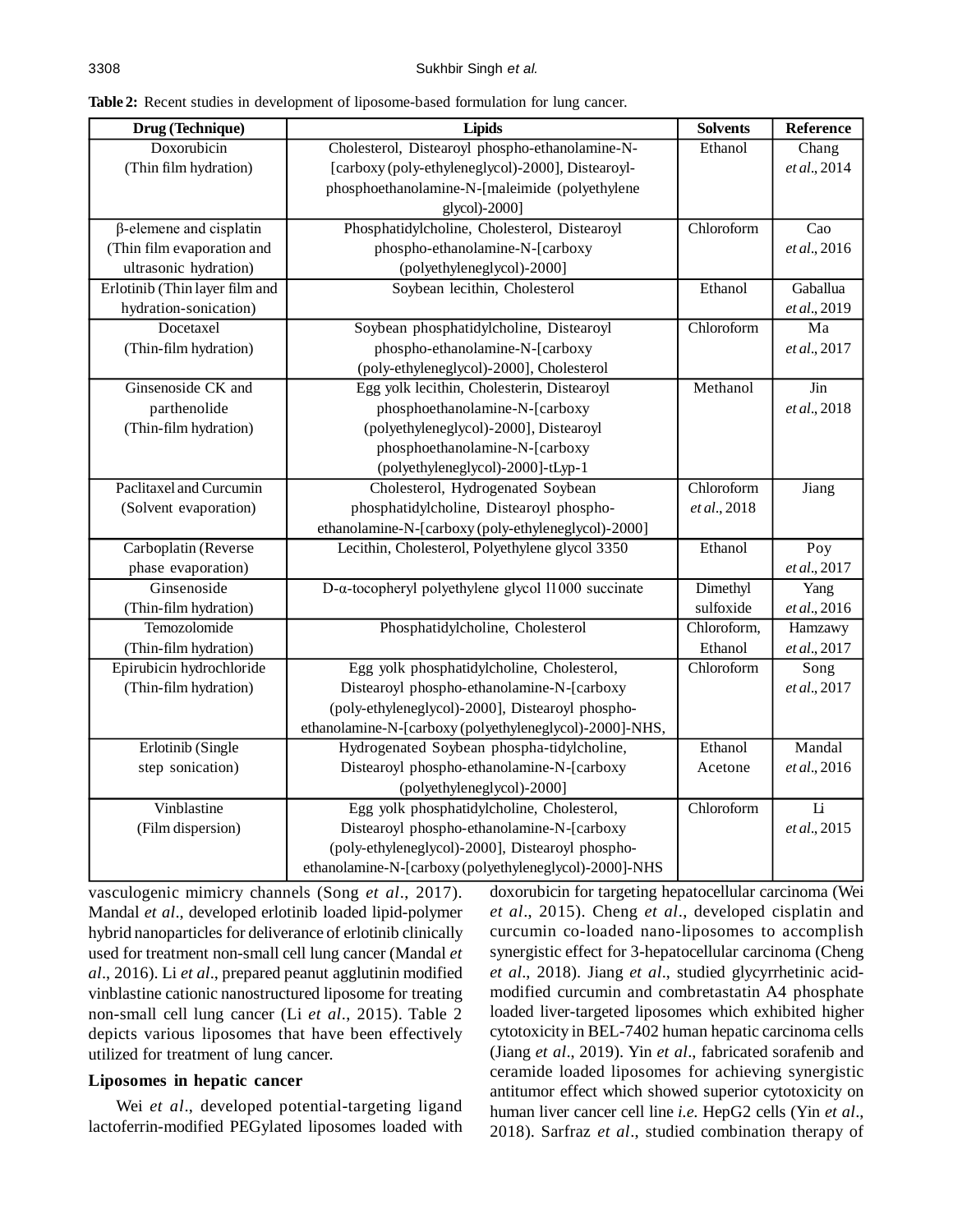| Drug/Technique                      | <b>Lipids</b>                                       | <b>Solvent</b> | <b>Reference</b>     |
|-------------------------------------|-----------------------------------------------------|----------------|----------------------|
| Doxorubicin                         | Soybean phosphatidylcholine, Distearoyl             | Dichloro-      | Wei                  |
| (Thin film hydration)               | phospho-ethanolamine-N-[carboxy                     | methane,       | et al., 2015         |
|                                     | (polyethyleneglycol)-2000]                          | Ethanol        |                      |
| Cisplatin and Curcumin              | Cholesterol, Dimyristoyl phospha-tidyl choline,     | Chloroform     | Cheng                |
| (Rotary evaporation)                | Distearoyl phospho-ethanolamine-N-[carboxy          |                | et al., 2018         |
|                                     | (poly-ethyleneglycol)-2000],                        |                |                      |
|                                     | 1,2-dioleoyl-sn-glycerol-3-phosphate                |                |                      |
| Curcumin and Combretastatin         | $1-\alpha$ -phosphatidylcholine, Cholesterol        | Chloroform     | Jiang                |
| A4 phosphate (Thin film hydration)  |                                                     |                | et al., 2019         |
| Sorafenib                           | Cholesterol, Lipoid E80, Distearoyl phospho-        | Chloroform     | Yin                  |
| (Thin-film hydration)               | ethanolamine-N-[carboxy (poly-ethyleneglycol)-2000] | Methanol       | <i>et al.</i> , 2018 |
| Doxorubicin and oleanolic acid      | Hydrogenated Soybean Phosphatidylcholine,           | Ethanol        | Sarfraz              |
| (Re-engineered ethanolic injection) | Cholesterol, Distearoyl phospho-ethanolamine-N-     |                | et al., 2017         |
|                                     | [carboxy (poly-ethyleneglycol)-2000]                |                |                      |
| Paclitaxel                          | Soybean phosphatidylcholine, Cholesterol            | Chloroform     | Zhang                |
| (Thin-film dispersion)              |                                                     |                | et al., 2016         |
| Silibinin and Glycyrrhizic acid     | DPPC, Distearoyl phosphoethanol-amine-N-            | Absolute       | Ochi                 |
| (Thin layer film hydration)         | [carboxy (polyethyleneglycol)-2000]                 | ethanol        | <i>et al.</i> , 2016 |

**Table 3:** Recent studies in development of liposome-based formulation for hepatic cancer.

doxorubicin and oleanolic acid loaded liposomes to reduce doxorubicin-induced cardiotoxicity attenuated (Sarfraz *et al*., 2017). Zhang *et al*., investigated hybrid structure comprising of gold nano-particles and liposomes of paclitaxel with unique time-release approach and improved anti-neoplastic activity in hepatic cancer which was studied on xenograft Heps tumor-bearing mice (Zhang *et al*., 2016). Ochi *et al*., studied pegylated nano-

liposomes of silibinin and glycyrrhizic acid and assessed cytotoxicity on hepatocellular carcinoma HepG2 and fibroblast cell lines using MTT technique which indicated higher biological activity, stability and synergistic therapeutic effect of herbal therapy (Ochi *et al*., 2016). Table 3, describes several liposomes that have been successfully used for treatment of hepatocellular carcinoma.

**Table 4:** Recent studies in development of liposome-based formulation for cervical cancer.

| Drug/Technique            | <b>Lipids</b>                                                  | <b>Solvent</b> | <b>Reference</b>     |
|---------------------------|----------------------------------------------------------------|----------------|----------------------|
| Curcumin                  | Cholesterol, Soybean lecithin                                  | Chloroform     | Saengkrit            |
| (Thin film hydration)     |                                                                | Diethyl ether  | et al., 2014         |
| Curcumin                  | DSPE-PEG(2000) Folate, Distearoyl phospho-ethanolamine-        | Chloroform     | Wang                 |
| (Thin film hydration)     | N-[carboxy(polyethyleneglycol)-2000], Cholesterol              |                | et al., 2019         |
| Arsenic trioxide          | Soy phosphatidylcholine, Cholesterol, Methoxy                  | Methanol,      | Akhtar               |
| (Thin film hydration)     | (polyethyleneglycol)-2000-distearoyl-phosphatidyletha-         | Dichloro-      | et al., 2019         |
|                           | nolamine, Distearoyl phosphoethanolamine-N-[folate             | methane        |                      |
|                           | (polyethyleneglycol)-2000], Distearoyl phosphoethanolamine-    |                |                      |
|                           | N-(folate (polyethylene glycol)-5000]                          |                |                      |
| Survivin T34A             | 1,2-dioleoyloxy-3-(trimethylammonio) propane, Cholesterol      | Chloroform     | Qiu                  |
| (Thin film hydration)     |                                                                |                | et al., 2018         |
| Cisplatin                 | Dipalmitoyl phosphatidylcholine, Dipalmitoyl phosphatidyl      | Chloroform     | Dou                  |
|                           | glycerol (sodium salt), N-(carbonyl-methoxy polyethylene-      |                | et al., 2017         |
|                           | glycol 2000)-1,2- distearoyl-sn-glycero-3-phospho-ethanolamine |                |                      |
|                           | (sodium salt), 1-myristoyl-2-stearoyl-sn-glycero-3-phospho-    |                |                      |
|                           | choline or $L-\alpha$ -lysophosphatidylcholine                 |                |                      |
| Epirubicin (Thin film     | 1,2-dioleoyloxy-3-(trimethylammonio) propane,                  | Chloroform     | Juang                |
| hydration and sonication) | Dioleoylphosphatidyl ethanolamine                              |                | et al., 2016         |
| Cisplatin and Quaternized | Lecithin, Distearoyl phosphoethanolamine-N-[carboxy            | Chloroform     | Saesoo               |
| N,O-oleoyl chitosan (QCS) | (poly-ethyleneglycol)-2000]                                    | Diethyl ether  | <i>et al.</i> , 2016 |
| (Thin film hydration)     |                                                                |                |                      |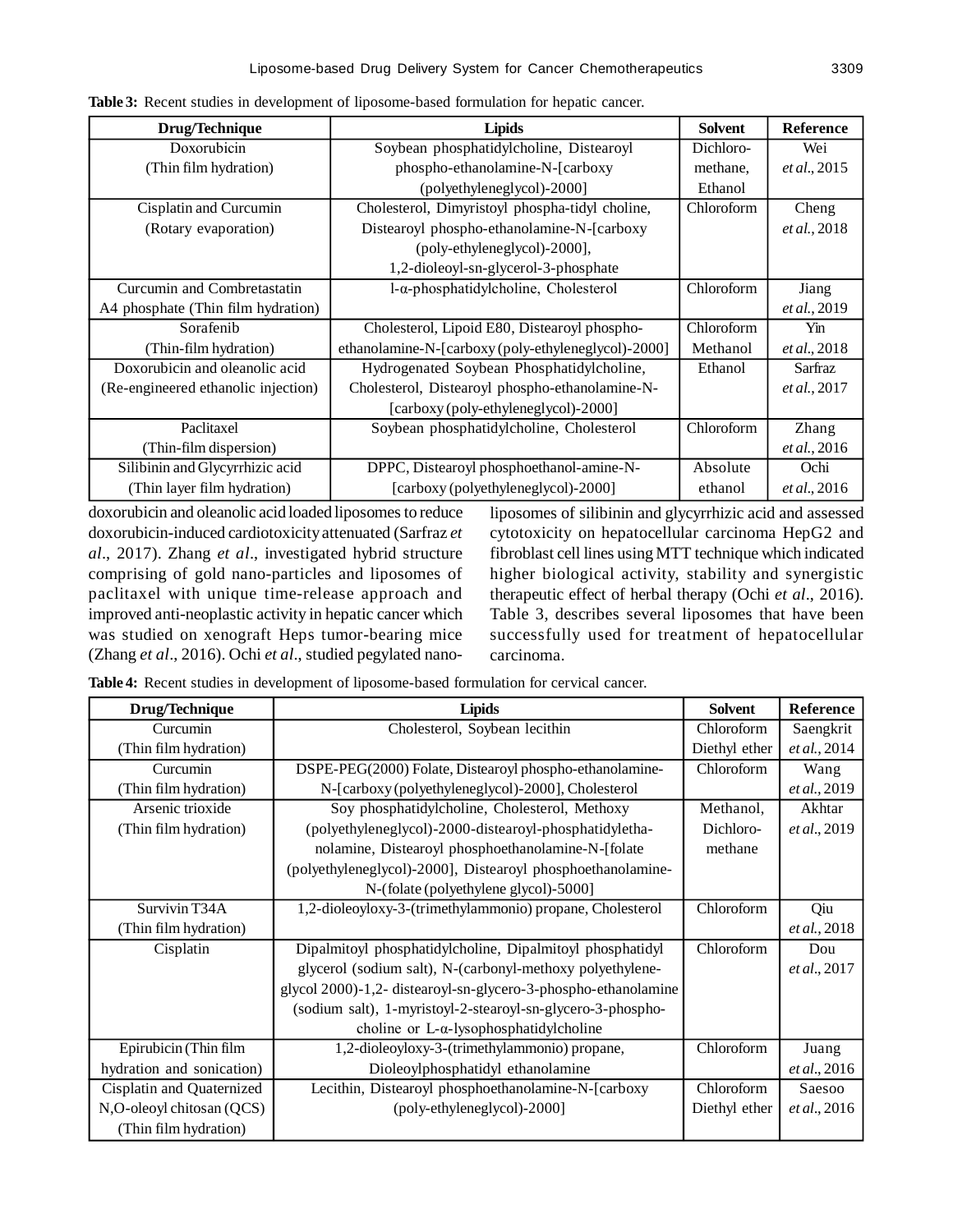| Drug/Technique              | <b>Lipids</b>                                                   | <b>Solvent</b> | <b>Reference</b> |
|-----------------------------|-----------------------------------------------------------------|----------------|------------------|
| Cromolyn                    | Dipalmitoylphosphatidylcholine, Dimyristoylphosphatidylcholine, | Chloroform     | Kim              |
| (Reverse phase              | Distearoylphosphatidylcholine, 1,2-distearoyl-sn-glycero-3-     |                | et al., 2012     |
| evaporation vesicle)        | phospho-ethanolamine-N-[methoxy (polyethyleneglycol)-2000]      |                |                  |
| Curcumin                    | Dimyristoylphosphatidylcholine,                                 |                | Ranjan           |
|                             | Dimyrsitoylphosphatidylglycerol                                 |                | et al., 2013     |
| Curcumin                    | 1-Palmitoyl-2-oleoyl-sn-glycero-3-phosphocholine,               | Chloroform     | <b>Bisht</b>     |
| (Thin film hydration)       | Distearoyl phospho-ethanolamine-N-[carboxy                      |                | et al., 2016     |
|                             | (poly-ethyleneglycol)-2000]                                     |                |                  |
| Curcumin                    | Dimyristoylphosphatidylcholine,                                 |                | Mach             |
|                             | Dimyrsitoylphosphatidylglycerol                                 |                | et al., 2009     |
| Paclitaxel                  | Egg yolk Phosphatidylcholine, Cholesterol, Distearoyl           | Ethanol        | Okamoto          |
| (Thin film hydration)       | phospho-ethanolamine-N-[carboxy (poly-ethyleneglycol)-2000]     |                | et al, 2014      |
| Hyaluronic acid             | Distearoylphosphatidylcholine, Cholesterol, 1,2-distearoyl-     | Chloroform     | Marengoa         |
| (Thin lipid                 | sn-glycero-3-phosphoethanolamine-N-[amino                       |                | et al., 2019     |
| film-hydration)             | (polyethyleneglycol)-2000]                                      |                |                  |
| Mcl-1 siRNA and             | Cholesterol, Dimyrsitoylphosphatidylglycerol                    | Dichloro-      | Wang             |
| gemcitabine (Thin           |                                                                 | methane        | et al., 2019     |
| lipid film-hydration)       |                                                                 |                |                  |
| Gemcitabine (Thin           | Cholesterylhemisuccinate, 1,2-dioleoyl-snglycero-3-             | Phosphate      | Hongtao          |
| film hydration extrusion)   | phospho-ethanolamine, N-(carbonyl methoxypolyethylene-          | buffer         | et al., 2016     |
|                             | glycol-2000)-1,2-distearoyl-sn-glycero3-phosphoethanolamine     |                |                  |
| Paclitaxel and Ellagic acid | Dipalmitoylphosphatidylcholine                                  | Ethanol,       | Wei              |
| (Thin film hydration)       |                                                                 | Chloroform     | et al., 2017     |
|                             |                                                                 | Methanol       |                  |
| Curcumin (Thin film         | Cholesterol, Dimyristoylphosphatidyl-choline, Distearoyl        | Chloroform     | Le               |
| hydration with subsequent   | phospho-ethanolamine-N-[carboxy (poly-ethyleneglycol)-          |                | et al., 2018     |
| freeze-thaw, sonication     | 2000], Distearoyl phospho-ethanolamine-N-[carboxy               |                |                  |
| and extrusion)              | (poly-ethyleneglycol)-2000]-Maleimide                           |                |                  |

**Table 5:** Recent studies in development of liposome-based formulation for pancreatic cancer.

#### **Liposome in cervical cancer**

Casagrande *et al*., developed lipoplatin, novel cisplatin liposomal to diminish cisplatin toxicity and enhanced accretion at tumour site. Antitumoral activity of lipoplatin was analyzed on HeLa and ME-180 cell lines and discovered cisplatin-resistant clone R-ME-180 for potential treatment of cisplatin-resistant cervical cancer (Casagrande *et al*., 2013). Saengkrit *et al*., investigated curcumin-loaded cationic liposomal nanoparticles for enhanced cell uptake against cell lines *i.e.* HeLa and SiHa (Saengkrit *et al*., 2014). Wang *et al*. found greater anti-proliferative effect of folic acid customized curcumin liposomes on HeLa cells for targeted cervical carcinoma therapy (Wang *et al*., 2019). Akhtar *et al*., synthesized folate optimised liposomal encapsulated arsenic trioxide conjugated to polyethylene glycol 2000 and polyethylene glycol 5000 to advance their therapeutic profile for treating high-risk human papilloma virus-positive cervical cancer cells (Akhtar *et al*., 2019). Qiu *et al*., investigated liposome plasmid encoding mutant survivin T34A which inhibited tumor growth of cervical cancer alongwith reduction in angiogenesis and increase in tumor cells apoptosis rate (Qiu *et al*., 2018). Doua *et al*., developed thermosensitive liposome of cisplatin for cervical cancer patients for implementation of custom-made medicine in clinical setting (Dou *et al*., 2017). Juang *et al*., fabricated PEGylated liposomes encapsulating epirubicin as an antineoplastic agent and tilapia hepcidin 2-3, antimicrobial peptides which caused programmed cell death in cervical cancer cells (Jaung *et al*., 2016). Saesoo *et al*., developed surface modified nanoliposome and assessed therapeutic effectiveness using 3-dimensional spheroid cervical cancer model which highlighted apoptosis against cervical cancer (Saesoo *et al*., 2016). Liposomes that have been generously developed for management of cervical cancer have been illustrated in table 4.

#### **Liposomes in pancreatic cancer**

Kim *et al*., developed PEGylated liposome of cromolyn to advance antitumor activity for management of pancreatic cancer (Kim *et al*., 2012). Ranjan *et al*., fabricated liposomal formulation loaded with curcumin in human pancreatic tumor xenograft model to perk up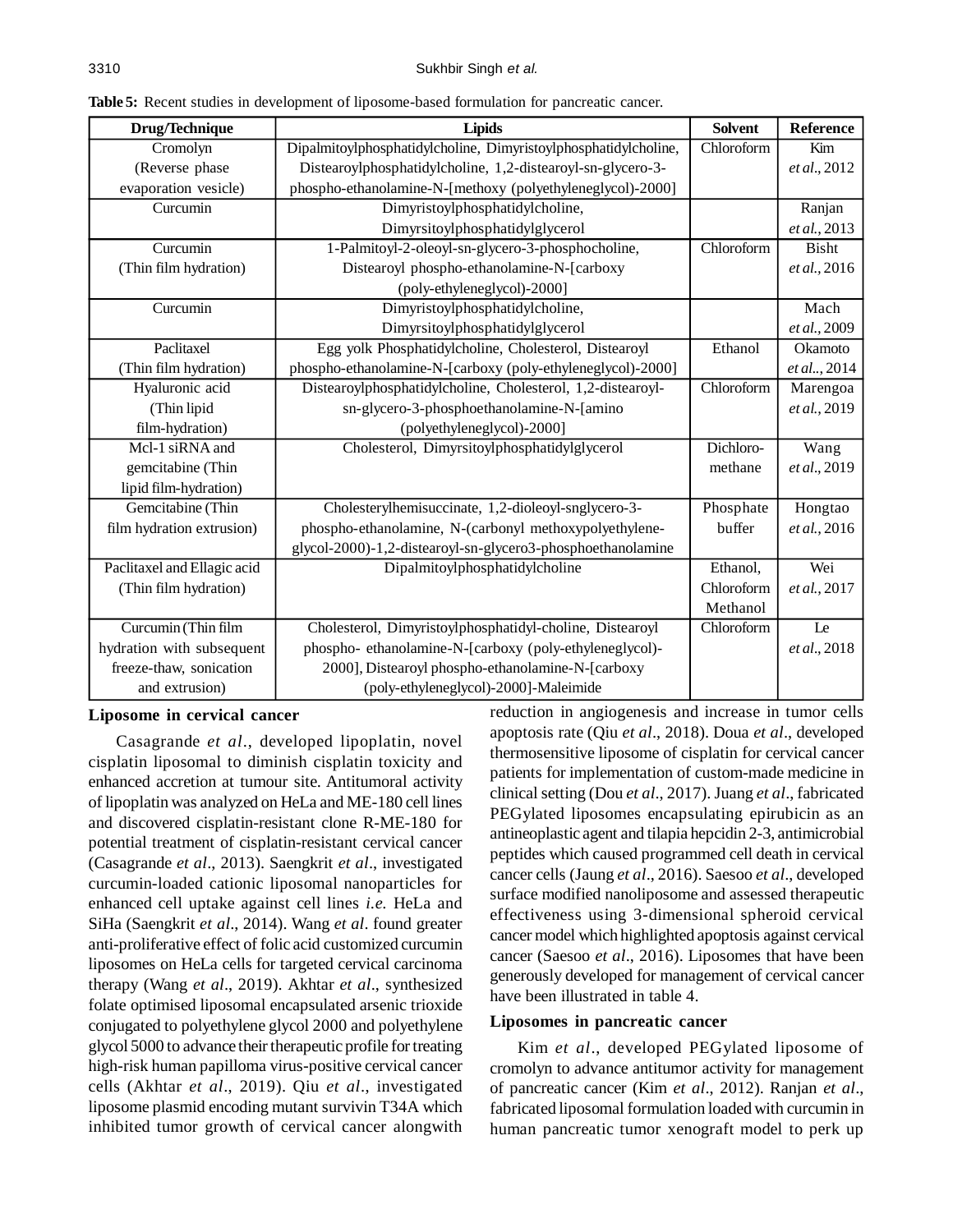| Drug/Technique               | <b>Lipids</b>                                               | <b>Solvent</b> | Reference       |
|------------------------------|-------------------------------------------------------------|----------------|-----------------|
|                              | <b>Gastric cancer</b>                                       |                |                 |
| CD44-SATB1-ILs               | 1,2-dioleoyloxy-3-(trimethylammonio) propane, Cholesterol,  | Chloroform     | Yang            |
| (Lipid film hydration)       | Distearoyl phospho-ethanolamine [methoxy (polyethylene      |                | et al., 2018    |
|                              | glycol)-2000], Distearoyl phospho-ethanolamine-N-           |                |                 |
|                              | [carboxy (poly-ethyleneglycol)-2000]-Maleimide              |                |                 |
| Peptide GX1 (Thin            | Soybean lecithin, Cholesterol, Cholesteryl hemisuccinate    | Chloroform     | Xiong           |
| film hydration and           |                                                             |                | et al., 2015    |
| sonication dispersion)       |                                                             |                |                 |
|                              | <b>Skin cancer</b>                                          |                |                 |
| Epigallocatechin             | Phosphatidylcholine, Cholesterol                            | Chloroform,    | Marwah          |
| gallatein (Film hydration)   |                                                             | Methanol       | et al., 2019    |
| Avicequinone-B liposomal     | Phosphatidylcholine, Cholesterol                            | Chloroform,    | Hu              |
| formulations                 |                                                             | Methanol       | et al., 2019    |
| (Thin film hydration)        |                                                             |                |                 |
| Curcumin and STAT3 siRNA     | 1,2-dioleoyloxy-3-(tri-methylammonio) propane,              | Methanol       | Jose            |
| (Thin ûlm hydration)         | Dioleoylphosphatidyl ethanolamine                           |                | et al., 2018    |
| Cetuximab and 5-fluorouracil | Distearoyl phosphatidyl-choline, Cholesterol,               | Chloroform     | Petrilli        |
| (Thin lipid film hydration)  | Distearoyl phospho-ethanolamine-N-[carboxy                  |                | et al., 2018    |
|                              | (poly-ethyleneglycol)-2000]-Maleimide                       |                |                 |
|                              | <b>Brain cancer</b>                                         |                |                 |
| Carboplatin (Reverse         | Cholesterol, Lecithin, 1,2-distearoyl-sn-glycero-3-phospho- | Ethanol        | Hassanzade-     |
| phase evaporation)           | ethanolamine-N-[methoxy (polyethyleneglycol)-2000]          |                | ganroudsari     |
|                              |                                                             |                | et al., 2019    |
| Cetuximab and Camptosar      | Dipalmitoylphosphatidyl-choline, Cholesterol, Distearoyl    | Chloroform,    | Lu              |
| (Thin-film hydration)        | phospho-ethanolamine-N-[carboxy                             | Methanol       | et al., 2019    |
|                              | (poly-ethyleneglycol)-2000]-NH <sub>2</sub>                 |                |                 |
| <b>Head and neck cancer</b>  |                                                             |                |                 |
| Dihydroartemisinin (Film     | Phosphatidylcholine, Cholesterol                            | Chloroform     | $\overline{Li}$ |
| dispersion-ultrasonication)  |                                                             |                | et al., 2019    |
| Paclitaxel and Ursolic acid  | Hydrogenated soybean phosphatidyl-choline, Cholesterol      | Chloroform     | Lv              |
| (Thin-film dispersion        | and Distearoyl phospho-ethanolamine-N-[carboxy              |                | et al., 2017    |
| hydration)                   | (polyethylene-glycol)-2000]-NH <sub>2</sub>                 |                |                 |

**Table 6:** Recent studies in development of liposome-based formulation for gastric, skin, brain, head and neck cancer.

bioavailability and poor aqueous solubility of curcumin (Ranjan *et al*., 2013). Bisht *et al*., developed curcumin analog EF24 liposomal formulation which decreases phosphorylation of I-kappa-B-alpha in xenograft tumor tissues and inhibits pancreatic cancer development (Bisht *et al*., 2016). Mach *et al*., designed curcumin liposomal formulation and concluded that minimum effective dose for liposomal curcumin is 20 mg/kg once daily three times/ week to attain optimal tumor growth inhibition in xenograft human pancreatic cancer model (Mach *et al*., 2009). Okamoto *et al*., prepared paclitaxel-loaded bovine serum albumin encapsulated liposomes using noncovalent binding to albumin for pancreatic cancer (Okamoto *et al*., 2014). Marengo *et al*., prepared hyaluronic acid liposomes comprising diethyl-dithiocarbamate copper to target specific cancer stem cells marker CD44 receptor by ion gradient technique for anti-proliferative action on

pancreatic cancer stem cells (Marengo *et al*., 2019). Wang *et al*., developed liposome to co-deliver Mcl-1 siRNA and gemcitabine for pancreatic LP-Gem-siMcl-1 cancer treatment to overcome resistance of gemcitabine (Wang *et al*., 2019). Xu *et al*., fabricated high content gemcitabine pH-sensitive liposomes beneficial over non pH-sensitive liposomes (Hongtao *et al*., 2016). Wei *et al*., prepared paclitaxel and ellagic acid loaded human serum albumin complexes co-encapsulated into thermosensitive liposomes to promote matrix penetration and tumor accumulation (Wei *et al*., 2017). Le *et al*., investigated effect of epidermal growth factor (EGF) conjugated liposomes comprising curcumin on human pancreatic cancer cell lines *i.e.* BxPC-3, Panc-1, Mia Paca-2 and showed targeting of liposomes against human pancreatic cancer cells (Le *et al*., 2018). Table 5, elucidate numerous liposomes that have been effectively applied for curing pancreatic cancer.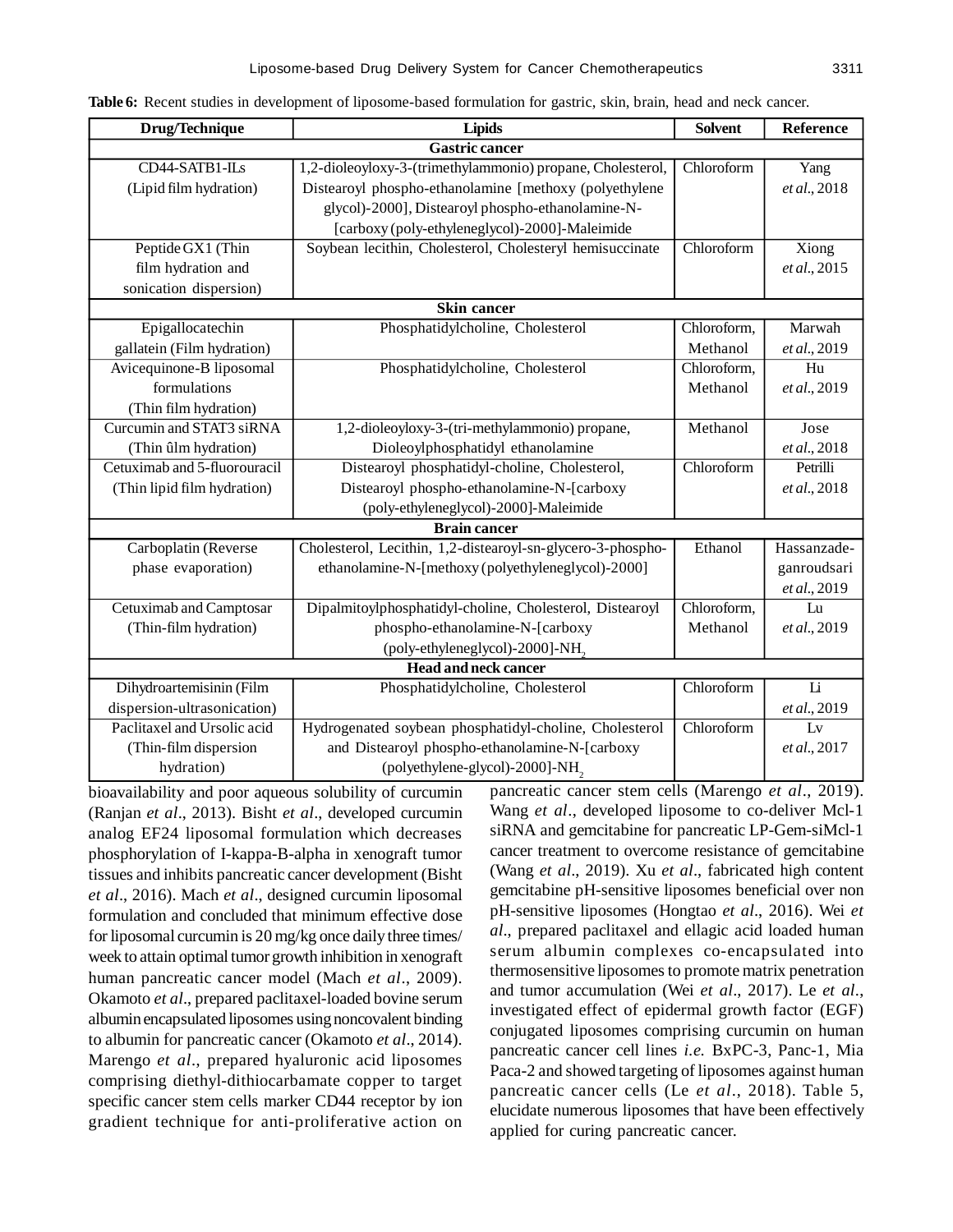Yhang *et al*., developed CD44-SATB1-ILs antibodies conjugated immune liposomes an imminent approach to enhance therapeutic effect of binding protein-1 against gastric cancer-initiating cells (Yang *et al*., 2018). Xiong *et al*., developed GX1-mediated anionic liposomes carrying adenoviral vectors GX1-Ad5-AL for escalating inhibition effect and suppressing migration of gastric cancer vascular endothelial cells (Xiong *et al*., 2015). Liposomes that have been successfully synthesized for management of gastric cancer have been exemplified in table 6.

## **Liposome in skin cancer**

Marwah *et al*., fabricated tween-20 dependent deformable liposome for dermal cellular delivery of epigallocatechin gallatein which showed superiour drug penetration into dermal cells (Marwah *et al*., 2019). Hu *et al*., synthesized avicequinone-B liposomes which induced apoptosis in cutaneous squamous carcinoma cells (Hu *et al*., 2019). Jose *et al*., synthesized curcuminloaded cationic liposomes of STAT3 siRNA for iontophoretic administration which showed effectiveness in reducing tumor progression in skin cancer treatment (Jose *et al*., 2018). Petrilli *et al*., developed epidermal growth factor receptors-targeted immunoliposome loaded with 5-ûuorouracil for squamous carcinoma cells (Petrilli *et al*., 2018). Recent works in liposome-based formulation for skin cancer has been represented in table 6.

## **Liposomes in brain cancer**

Hassanzadeganroudsari *et al*., investigated cytotoxic efficacy of PEGylated carboplatin loaded liposomes which hold elevated therapeutic potential for brain cancer therapy (Hassanzadeganroudsari *et al*., 2019). Lu *et al*., developed dual-responsive thermosensitive magnetic liposomes encapsulated with camptosar and magnetic  $\text{Fe}_{3}\text{O}_{4}$  nanoparticles coated with citric acid and conjugated with cetuximab for recognization of over-expressed epidermal growth factor receptors on cancer cell surface (Lu *et al*., 2019). Liposomes that have been effectively manufactured for management of brain cancer have been illustrated in table 6.

## **Liposomes in head and neck cancer**

Hui *et al*., formulated magnetic dihydroartemisinin nanoliposomes to get enhanced targeted delivery for inhibiting head and neck squamous cell carcinomas proliferation (Li *et al*., 2019). Lv *et al*., fabricated paclitaxel and ursolic acid loaded liposome and found increased therapeutic effectiveness in head-and-neck squamous cell carcinoma (Lv *et al*., 2017). Table 6 revealed various liposomes that have been synthesized for management of head and neck cancer.

# **Conclusion**

Liposome-based medications are less toxic, biodegradable and biocompatible nanomedicine having capability of loading hydrophilic as well as hydrophobic drug molecules. Liposome-based drug carriers have been reported to augment drug's efficacy, therapeutic index, stability and pharmacokinetic effects; drug targeting to tumour tissue, reduced systemic toxicity, prolonged residence time in blood circulation, improved safety, therapeutic eûectiveness and patient compliance over conventional medicines. The widespread research of liposome-based drug delivery for different cancer chemotherapeutics *i.e.* breast, lung, hepatic, cervical, pancreatic, gastric, skin, brain, head and neck cancers illustrated that liposomes can be explored as blooming field of investigation.

# **Acknowledgements**

The authors express gratitude to Chitkara College of Pharmacy, Chitkara University, Punjab, India for motivation to compilation of this review.

# **Conflict of interests**

Conflict of interest declared none.

## **References**

- Akhtar, A., L. Ghali, S.X. Wang, C. Bell, D. Li and X. Wen (2019). Optimisation of Folate-Mediated Liposomal Encapsulated Arsenic Trioxide for Treating HPV-Positive Cervical Cancer Cells *in Vitro*. *International Journal of Molecular Sciences.*, **20(9):** 1-20.
- Alavi, M., N. Karimi and M. Safaei (2017). Application of various types of liposomes in drug delivery systems. *Advanced Pharmaceutical Bulletin.*, **7(1):** 3-9.
- Bardania, H., S. Tarvirdipour and F. Dorkoosh (2017). Liposometargeted delivery for highly potent drugs. *Artificial Cells Nanomedicine Biotechnology.*, **45:** 1478-1489.
- Bisht, S., M. Schlesinger, A. Rupp, R. Schubert, J. Nolting, J. Wenzel, S. Holdenrieder, P. Brossart, G. Bendas and G. Feldmann (2016). A liposomal formulation of the synthetic curcumin analog EF24 (Lipo-EF24) inhibits pancreatic cancer progression: towards future combination therapies. *Journal of Nanobiotechnology.*, **14(1):** 1-15.
- Bulbake, U., S. Doppalapudi, N. Kommineni and W. Khan (2017). Liposomal formulations in clinical use: an updated review. *Pharmaceutics.*, **9(2):** 1-33.
- Cao, D., X. Zhang, M.D. Akabar, Y. Luo, H. Wu, X. Ke and T. Ci (2019).Liposomal doxorubicin loaded PLGA-PEG-PLGA based thermogel for sustained local drug delivery for the treatment of breast cancer. *Artificial Cells Nanomedicine Biotechnology.*, **47(1):** 181-191.
- Cao, M., M. Long, Q. Chen, Y. Lu, Q. Luo, Y. Zhao, A. Lu, C. Ge, L. Zhu and Z. Chen (2016). Development of  $\beta$ -elemene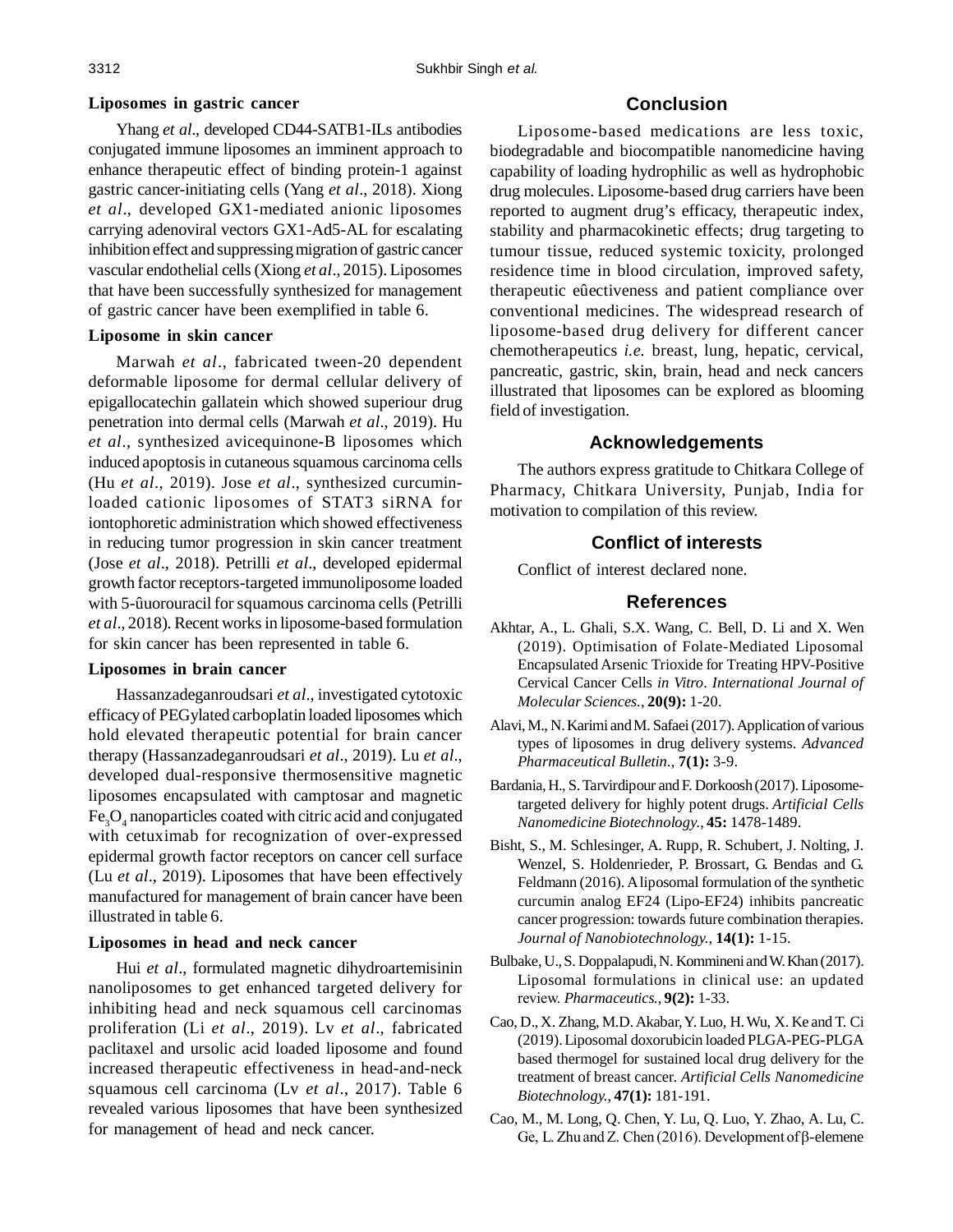and cisplatin co-loaded liposomes for effective lung cancer therapy and evaluation in patient-derived tumor xenografts. *Pharmaceutical Research.*, **36(8):** 1-14.

- Casagrande, N., M.D. Paoli, Marta, M. Celegato, A. Colombatti and D. Aldinucci (2013). Preclinical evaluation of a new liposomal formulation of cisplatin, lipoplatin, to treat cisplatin-resistant cervical cancer. *Gynecologic Oncology*., **131(3):** 744-752.
- Cheng, L., F.Z. Huang, L.F. Cheng, Y.Q. Zhu, Q. Hu, L. Wei L. Li and D.W. Chen (2014).GE11-modified liposomes for nonsmall cell lung cancer targeting: preparation, *in vitro* and *in vivo* evaluation. *International Journal of Nanomedicine.*, **9:** 921-935.
- Cheng, Y., P. Zhao, S. Wu, T. Yang, Y. Chen, X. Zhang, C. He, C. Zheng, K. Li, X. Ma and G. Xiang (2018). Cisplatin and Curcumin Co-loaded Nano-liposomes for the Treatment of Hepatocellular Carcinoma. *International Journal of Pharmaceutics.*, **545(1-2):** 261-273.
- Cosco, D., D. Paolino, F. Cilurzo and M. Fresta (2012). Gemcitabine and tamoxifen-loaded liposomes as multidrug carriers for the treatment of breast cancer diseases. *International Journal of Pharmaceutics.*, **422(1-2):** 229- 237.
- Daraee, H., A. Etemadi, M. Kouhi, S. Alimirzalu and A. Akbarzadeh (2016). Application of liposomes in medicine and drug delivery. *Artificial Cells Nanomedicine Biotechnology.*, **44(1):** 381-391.
- Ding, B.S., T. Dziubla, V.V. Shuvaev, S. Muro and V.R. Muzykantov (2006). Advanced drug delivery systems that target the vascular endothelium*. Molecular Interventions.*, **6(2):** 98-112.
- Dou, Y.N., N. Chaudary, M.C. Chang, M. Dunne, H. Huang, D.A. Jaffray, M. Milosevic and C. Allen (2017). Tumor microenvironment determines response to a heat-activated thermosensitive liposome formulation of cisplatin in cervical carcinoma. *Journal of Controlled Release.*, **262:** 182-191.
- Farzad, N., N. Barati, A.A. Momtazi-Borojeni, M. Yazdani, A. Arab, A. Razazan, S. Shariat, M. Mansourian, A. Abbasi, Z. Saberi and A. Badiee (2019). P435 HER2/neu-derived peptide conjugated to liposomes containing DOPE as an effective prophylactic vaccine formulation for breast cancer. *Artificial Cells Nanomedicine Biotechnology.*, **47(1):** 665-673.
- Gaballua, F.A., S. Abbaspour-Ravasjanid, B. Mansooria, B. Mansoori, R. Yekta, H. Hamishehkar, A. Mohammadi, G. Dehghan, B. Shokouhi, S. Ghahremani Dehbokri and B. Baradaran (2019). Comparative of *in-vitro* evaluation between erlotinib loaded nanostructured lipid carriers and liposomes against A549 lung cancer cell line. *Iranian Journal of Pharmaceutical Research.*, **18(3):** 1168-1179.
- Hamzawy, M.A., A.M. Abo-Youssef, H.F. Salem and S.A. Mohammed (2017). Antitumor activity of intratracheal inhalation of temozolomide (TMZ) loaded into gold

nanoparticles and/or liposomes against urethane induced lung cancer in BALB/c mice. *Drug Delivery.*, **24(1):** 599-607.

- Hassanzadeganroudsari, M., A. Heydarinasab, P. Chen and M. Soltani (2019). *In vitro* investigation of anticancer efficacy of carboplatin-loaded PEGylated nanoliposome particles on brain cancer cell lines. *Journal of Nanoparticle Research*., **21(6):** 1-12.
- Hongtao, X., W. James and Z.W. Paxton (2016). Development of Long-Circulating pH-Sensitive Liposomes to Circumvent Gemcitabine Resistance in Pancreatic Cancer Cells*. Pharmaceutical Research.*, **33(7):** 1628-1637.
- Hu, S.C.S., Y.S. Su, Y.C. Lai, C.H. Tseng and F.L. Yen (2019). Liposomal avicequinone-B formulations: Aqueous solubility, physicochemical properties and apoptotic effects on cutaneous squamous cell carcinoma cells. *Phytomedicine.*, **58:** 1-30.
- Jiang, H., Z.P. Li, G.X. Tian, R.Y. Pan, C.M. Xu, B. Zhang and J.L. Wu (2019). Liver-targeted liposomes for codelivery of curcumin and combretastatin A4 phosphate: preparation, characterization and antitumor effects. *International Journal of Nanomedicine.*, **14:** 1789-1804.
- Jin, X., J. Zhou, Z. Zhang and H. Lv (2018). The combined administration of parthenolide and ginsenoside CK in long circulation liposomes with targeted tLyp-1 ligand induce mitochondria mediated lung cancer apoptosis. *Artificial Cells Nanomedicine Biotechnology.*, **46:** 1-13.
- Jose, A., S. Labala, K.M. Ninave, S.K. Gade and V.V. Venuganti (2018). Effective skin cancer treatment by topical codelivery of curcumin and STAT3 siRNA using cationic liposomes. *American Association of Pharmaceutical Scientists.*, **19(1):** 166-175.
- Ju, R.J, L. Cheng, X. Qiu, S. Liu, X.L. Song, X.M. Peng, T. Wang, C.Q. Li and X.T. Li (2018). Hyaluronic acid modified daunorubicin plus honokiol cationic liposomes for the treatment of breast cancer along with the elimination vasculogenic mimicry channels. *Journal of Drug Targeting.,* **26:** 793-805.
- Juang, V., H.P. Lee, A.M.Y. Lin and Y.L. Lo (2016). Cationic PEGylated liposomes incorporating an antimicrobial peptide tilapia hepcidin 2-3: an adjuvant of epirubicin to overcome multidrug resistance in cervical cancer cells. *International Journal of Nanomedicine.*, **11:** 6047-6064.
- Kanqiu, J., S. Mingjing and X. Weihua (2018). Arginine, glycine, aspartic acid peptide-modified paclitaxel and curcumin coloaded liposome for the treatment of lung cancer: *in vitro/ vivo* evaluation. *International Journal of Nanomedicine.*, **13:** 2561-2569.
- Kim, C.E., S.K. Lim and J.S. Kim (2012). *In vivo* antitumor effect of cromolyn in PEGylated liposomes for pancreatic cancer. *Journal of Controlled Release.*, **157:** 190-195.
- Koning G.A. and G. Storm (2003). Targeted drug delivery systems for the intracellular delivery of macromolecular drugs. *Drug Discovery Today.*, **8(11):** 482-483.
- Le, U.M., A. Hartman and G. Pillai (2018). Enhanced selective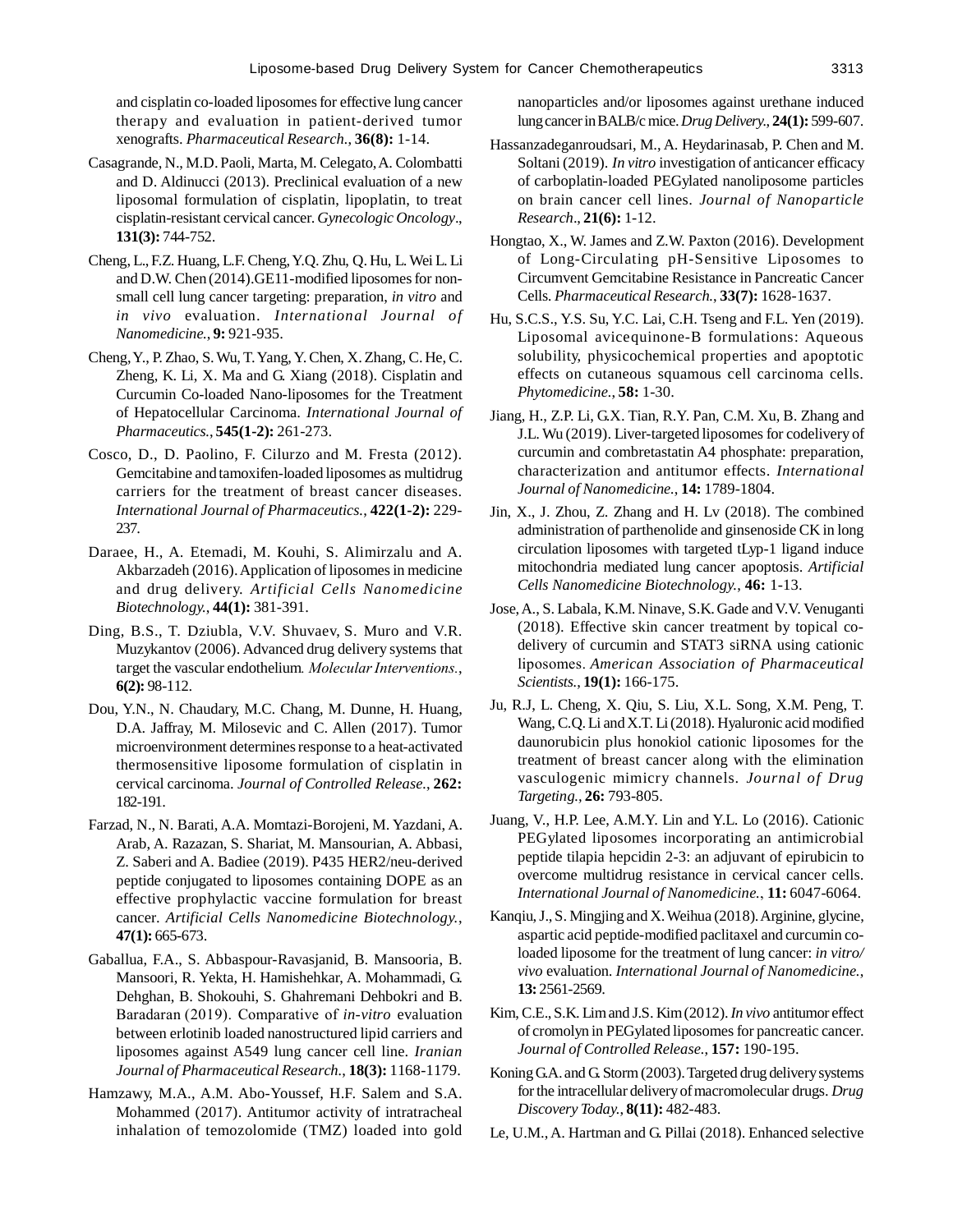cellular uptake and cytotoxicity of epidermal growth factorconjugated liposomes containing curcumin on EGFR overexpressed pancreatic cancer cells. *Journal of Drug Targeting.,* **26(8):** 676-683

- Li, H., X. Li, X. Shi, Z. Li and Y. Sun (2019). Effects of magnetic dihydroartemisinin nano-liposome in inhibiting the proliferation of head and neck squamous cell carcinomas. *Phytomedicine.*, **56:** 215-228.
- Lu, Y.J., E.Y. Chuang, Y.H. Cheng, T.S. Anilkumar, H.A. Chen and J.P. Chen (2019). Thermo sensitive magnetic liposomes for alternating magnetic ûeld inducible drug delivery in dual targeted brain tumor chemotherapy. *Chemical Engineering Journal.*, **373:** 720-733.
- Lv, B.H., W. Tan, X. Shang and L. Zhang (2017). Evaluation of clinical effectiveness of paclitaxel and ursolic acid coloaded liposomes as enhanced treatment for head and neck squamous cell carcinoma. *Tropical Journal of Pharmaceutical Research.*, **17(11):** 2115-2121.
- Ma, J., H. Zhuang, Z. Zhuang, Y. Lu, R. Xia, L. Gan and Y. Wu (2017). Development of docetaxel liposome surface modified with CD133 aptamers for lung cancer targeting, *Artificial Cells Nanomedicine Biotechnology.*, **46(8):** 1864-1871.
- Mach, C.M., L. Mathew, S.A. Mosley, R. Kurzrock and J.A. Smith (2009). Determination of minimum effective dose and optimal dosing schedule for liposomal curcumin in a xenograft human pancreatic cancer model. *Anticancer Research.*, **29(6):** 1895-1899.
- Mandal, B., H. Bhattacharjee, N. Mittal, H. Sah, P. Balabathula, L.A. Thoma and G.C. Wood (2016). Development and *in vitro* evaluation of core-shell type lipid-polymer hybrid nanoparticles for the delivery of erlotinib in non-small cell lung cancer. *European Journal of Pharmaceutical Sciences.*, **81(4):** 162-171.
- Marengoa, A., S. Forcinitib, I. Dandob, E. Dalla Pozza, B. Stella, N. Tsapis, N. Yagoubi, G. Fanelli, E. Fattal, C. Heeschen and M. Palmieri (2019). Pancreatic cancer stem cell proliferation is strongly inhibited by diethyldithiocarbamate-copper complex loaded into hyaluronic acid decorated liposomes. *Biochimica* et *Biophysica Acta General Subjects.,* **1863(1):** 61-72.
- Marsh (2012). Thermodynamics of phospholipid self-assembly. *Biophysical Journal.*, **102(5):** 1079-1087.
- Marwah, M., Y. Perrie, R.K.S. Badhan and D. Lowry (2019). Intracellular uptake of EGCG-loaded deformable controlled release liposomes for skin cancer. *Journal of Liposome Research.*, **7:** 1-42.
- Ochi, M.M., G. Amoabediny, S.M. Rezayat, A. Akbarzadeh, B. Ebrahimi (2016). *In-vitro* co-delivery evaluation of novel pegylated nano-liposomal herbal drugs of silibinin and glycyrrhizic acid (nano-phytosome) to hepatocellular carcinoma cells. *Cell Journal.*, **18(2):** 135-148.
- Okamoto, Y., K. Taguchi and M. Sakuragi (2014). Preparation, Characterization and *in Vitro/in Vivo* Evaluation of

Paclitaxel-Bound Albumin-Encapsulated Liposomes for the Treatment of Pancreatic Cancer. *ACS Omega.,* **4:** 8693-8700.

- Petrilli, R., J.O. Eloy, F.P. Saggioro, D.L. Chesca, M.C. de Souza, M.V. Dias, L.P. Luis, R.J. Lee and R.F. Lopez (2018). Skin cancer treatment effectiveness is improved by iontophoresis of EGFR targeted liposomes containing 5- FU compared with subcutaneous injection. *Journal of Controlled Release.*, **283:** 151-162.
- Poy, D., H. Ebrahimi Shahemabadi, A. Akbarzadeh, H. Moradi-Sardareh and M. Ebrahimifar (2017). Carboplatin liposomal nanoparticles: preparation, characterization and cytotoxicity effects on lung cancer *in vitro* environment. I*nternational Journal of Polymeric Materials and Polymeric Biomaterials.*, **67:** 367-370.
- Qiu, F. and X. Zhao (2018). *In vivo* antitumor activity of liposome plasmid DNA encoding mutant survivin T34A in cervical cancer. *Molecular Medicine Reports.*, **18:** 841-847.
- Ranjan, A.P., A. Mukerjee, L. Helson, R. Gupta and J.K. Vishwanatha (2013). Efficacy of Liposomal Curcumin in a Human Pancreatic Tumor Xenograft Model: Inhibition of Tumor Growth and angiogenesis. *Anticancer Research.*, **133(9):** 3603-3610.
- Rastakhiz, S., M. Yazdani, S. Shariat, A. Arab, A.A. Momtazi-Borojeni, N. Barati, M. Mansourian, M. Amin, A. Abbasi, Z. Saberi, S.A. Jalali, A. Badiee and M.R. Jaafari (2018). Preparation of nanoliposomes linked to HER2/neu derived (P5) peptide containing MPL adjuvant as vaccine against breast cancer. *Journal of Cellular Biochemistry.*, **13:** 1-10
- Saengkrit, N., S. Saesoo, W. Srinuanchai, S. Phunpee and U.R. Ruktanonchai (2014). Influence of curcumin-loaded cationic liposome on anticancer activity for cervical cancer therapy. *Colloids and Surfaces B*: *Biointerfaces.,* **114:** 349-356.
- Saesoo, S., S. Bunthot, W. Sajomsang, P. Gonil, S. Phunpee, P. Songkhum, K. Laohhasurayotin, T. Wutikhun, T. Yata, U.R. Ruktanonchai and N. Saengkri (2016). Phospholipidchitosan hybrid nanoliposomes promoting cell entry for drug delivery against cervical cancer. *Journal* of *Colloid and Interface Science.*, **480:** 240-248
- Samson, A.A.S., S. Park, S.Y. Kim, D.H. Min, N.L. Jeon and J.M. Song (2018). Liposomal co-delivery-based quantitative evaluation of chemosensitivity enhancement in breast cancer stem cells by knockdown of GRP78/ CLU. *Journal of Liposome Research.*, **29(1):** 1-9
- Sarfraz, M., A. Afzal, S.M. Raza, S. Bashir, A. Madni, M.W. Khan, X. Ma and G. Xiang (2017). Liposomal co-delivered oleanolic acid attenuates doxorubicin induced multi-organ toxicity in hepatocellular carcinoma. *Oncotarget.,* **8(29):** 47136-47153.
- Sercombe, L., T. Veerati, F. Moheimani, S.Y. Wu, A.K. Sood and S. Hua (2015). Advances and challenges of liposome assisted drug delivery. *Frontiers in Pharmacology.*, **6:** 1- 13.